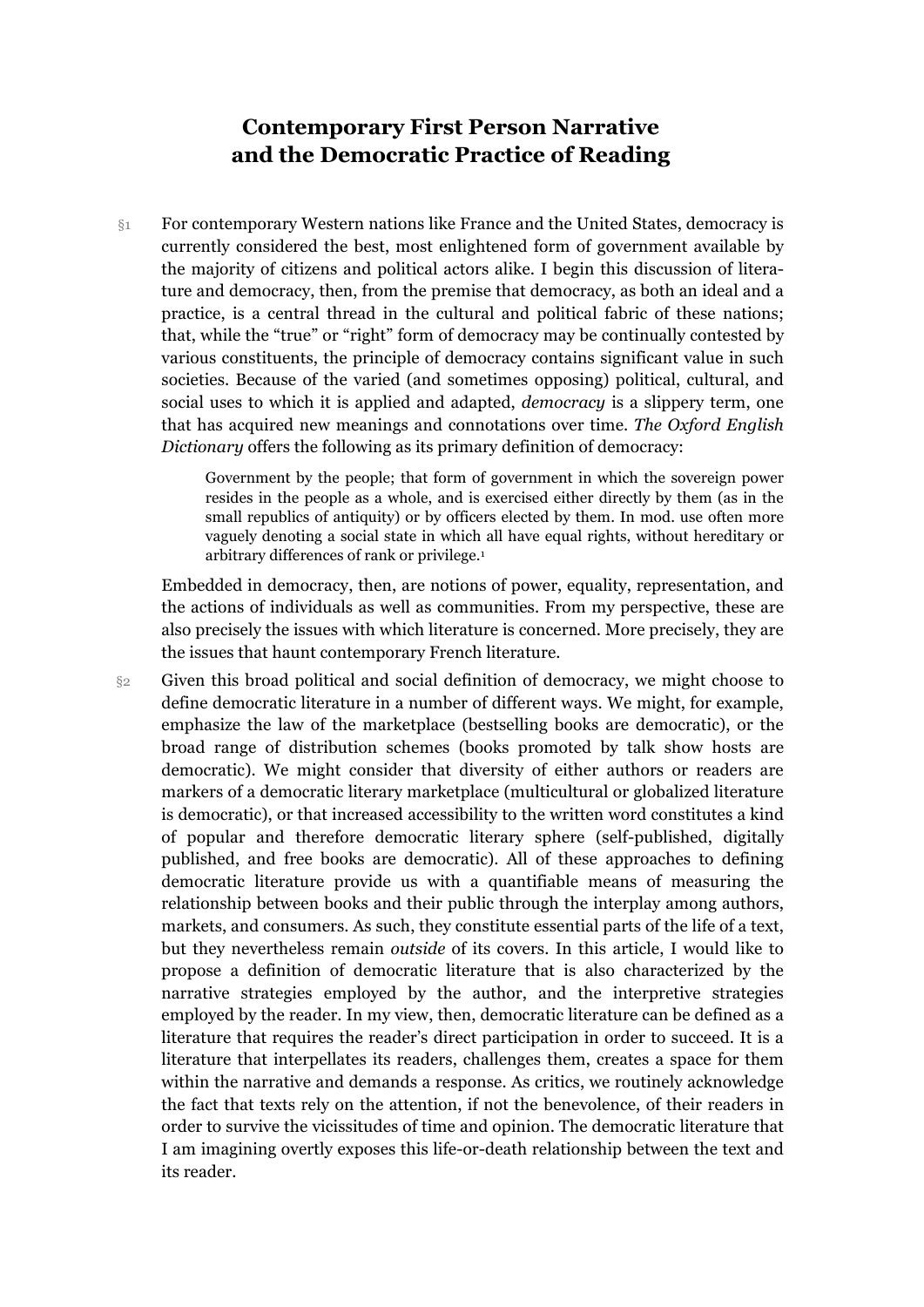- §3 In my conception of a democratic literature, then, the relationship between the author and reader as mediated through the text is paramount. For this reason, I consider that first person narrative offers particularly exciting opportunities to achieve "a more perfect union" between author and reader, and therefore contains the potential to embody a democratic approach to literature. In this article, I will explore contemporary first person narrative as a potentially democratic literary phenomenon; while my field of study is French literature, I refer also to the American literary landscape as it has informed my own readership of the texts under discussion here. By discussing the preconceptions and red herrings associated with the interpretation of first person narrative through time, I will suggest an alternate strategy for reading the most challenging and therefore potentially rich of these texts. Finally, I will analyze in greater detail an author, Hervé Guibert, who crystallizes many of the concerns laid out here, arguing that the misconceptions, misreceptions, and red herrings associated with his work prevent us from fully grasping its democratic – and therefore political – potential.
- §4 My suggestion in this article is that first person narratives offer both authors and readers a privileged location from which to read and write democratically. This is not to say, of course, that other narrative forms, such as third person omniscience, are inherently undemocratic; rather, it is to insist on the special relationship between author and reader that first person narrative is positioned, almost by default, to offer. I consider this relationship to be one of interpellation: the "I" of the text necessarily implies a corresponding "you." This space of readerly otherness can be alternately embraced or diverted by the author, and similarly accepted or denied by the reader; nonetheless, the potential for a "you" to join the "I" in a first person narrative text constitutes one of its defining characteristics. I refer to the *potential* presence of this space for readerly otherness in the first person narrative text precisely because some first person narratives utterly subvert this dialectic. I am thinking here of a text like Albert Camus's *La Chute*, in which the reader's textual space, the "you" that corresponds to the narrator's "I", is doubled by a fictional interlocutor who only exists through the narrator's commentary. The questions that the narrator answers, the comments he makes about his interlocutor, are in actuality directed to the reader, making us all into masculine, bourgeois lawyers in the image of Jean-Baptiste Clamence. This narrator, who continually doubles himself to the ultimate exclusion of the reader, displaces us from the text even as he calls us to it. I suggest, then, that this text is not only undemocratic, but tyrannical in its interpellation of the reader – which is exactly the point of the novel. Clamence's textual dictatorship serves as a literary response to the public feud with Sartre that challenged Camus's ability to define himself as a thinker and writer in the public sphere. *La Chute* enacts the very powerlessness of the overdetermined reader in this feud, which was itself conducted through a series of publications2.
- §5 Autobiographically inflected first person narrative has often been read through a lens of suspicion since the acknowledged – if occasionally disputed – founding of the genre in its classical form with the publication of Jean-Jacques Rousseau's *Confessions* in the late eighteenth century. While we may well associate the fragmented, infinitely malleable and multiplied subject with postmodernism, I suggest that contemporary suspicions about autobiographical narrative – implying, in their most extreme versions, that it is a narcissistic hodgepodge of singularly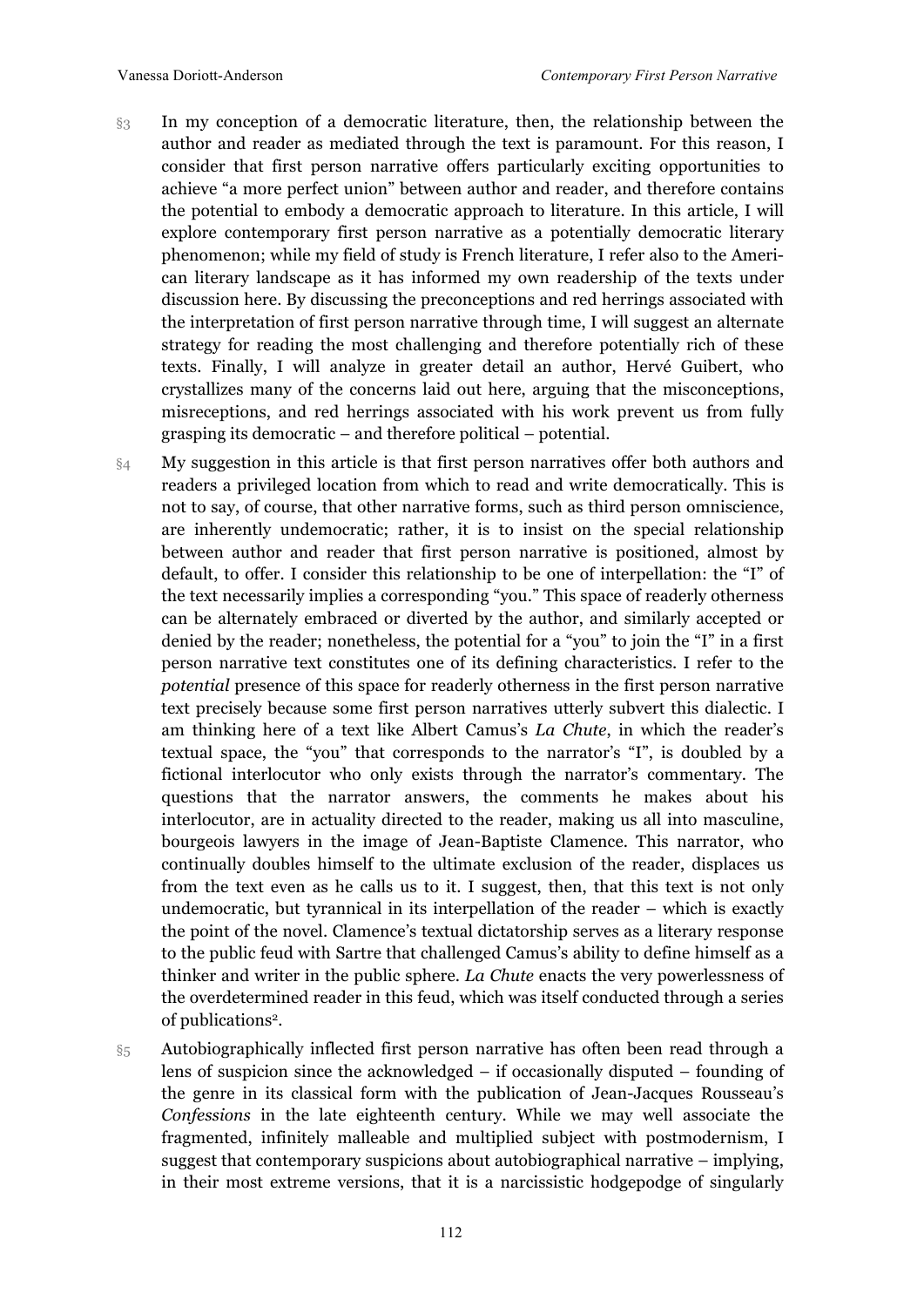unimaginative lies and even worse, completely unclassifiable – began with this complex and controversial text. Rousseau's *Confessions*, written by a man who had been exiled from his beloved Geneva and considered himself marginalized by mainstream society, embodies the many anxieties and contradictions that underpin both the production of autobiographical texts and their reception. The political, social, moral, and literary stew that gave rise to *The Confessions*, as well as Rousseau's other hybrid texts, has contributed to the particular challenges they pose for critics and readers alike. As E.S. Burt has noted, "In earlier receptions of Rousseau's work the presence in the philosophical texts of a fictional, rhetorical surplus and in the fictional texts of philosophical or historical leftovers was judged evidence of contradictions in the political theory, of bad art in the novel, of outright lying and delirious self-obsession in the autobiographical works – and that at the very moment when it was recognized that Rousseau had shaken the grounds of the state as of the literary world"3. In the wake of Rousseau, autobiographical writing has prompted critics as well as general readers to focus on questions of sincerity and deception, even compelling authors to enter into legalistic contractual relations with their readers within the very pages of their texts<sup>4</sup>. In an effort to define the limits of a genre that has constantly threatened to exceed them, Philippe Lejeune famously theorized the "pacte autobiographique" in the late 1970s, at a time when authors like Serge Doubrovsky were experimenting with new ways of recounting the self, and a proliferation of first person narratives emerged from unexpected sectors of postcolonial francophone society. The influence of Barthes and Foucault's conceptualization of the author's theoretical death coincided at precisely this moment with a new generation of writers who adopted the first person as their primary means of literary expression.

§6 Of the many critical and popular approaches to contemporary autobiographical writing, I propose to immediately exclude three of the most widespread from this discussion of its democratic potential. Paradoxically, however, this exclusion requires a preliminary explanation and, appropriately enough for any discussion of first person narrative, a justification. The first approach views autobiographical writing as a literary form in which the reader is particularly susceptible to being duped by an unethical author. Indeed, first person narrative with an autobiographical component lies on the other side of a fluid line that separates good duping from bad duping in literature – the desirable mimesis of the traditional third person, "purely" fictional novel and the undesirable mimesis that makes public truth out of private lies told in the first person. Given our interest in the democratic potential of first person narrative, here we might draw a parallel between this anxiety over the legitimacy of the *voix* (voice) in first person narrative, and a similar anxiety over the legitimacy of the *voix* in its political form, the vote. Suspicions of fraud in both the literary and political realms are at once ever-present and cause for public outcry. At its most extreme, the demand for truth in autobiography (or autofiction, or memoir, etc.) has led to threatened or actual legal action. In 2006, most notably, American author James Frey and his publisher were the subjects of successful litigation due to their decision to market his novel, about a reformed drug addict, as a memoir. Readers who considered themselves defrauded according to the standards established by the court in its ruling were eligible to apply for a refund. In France, meanwhile, skeptical readers have proffered more temperate responses, but the question of how the truth is to be used when it relates to third parties in the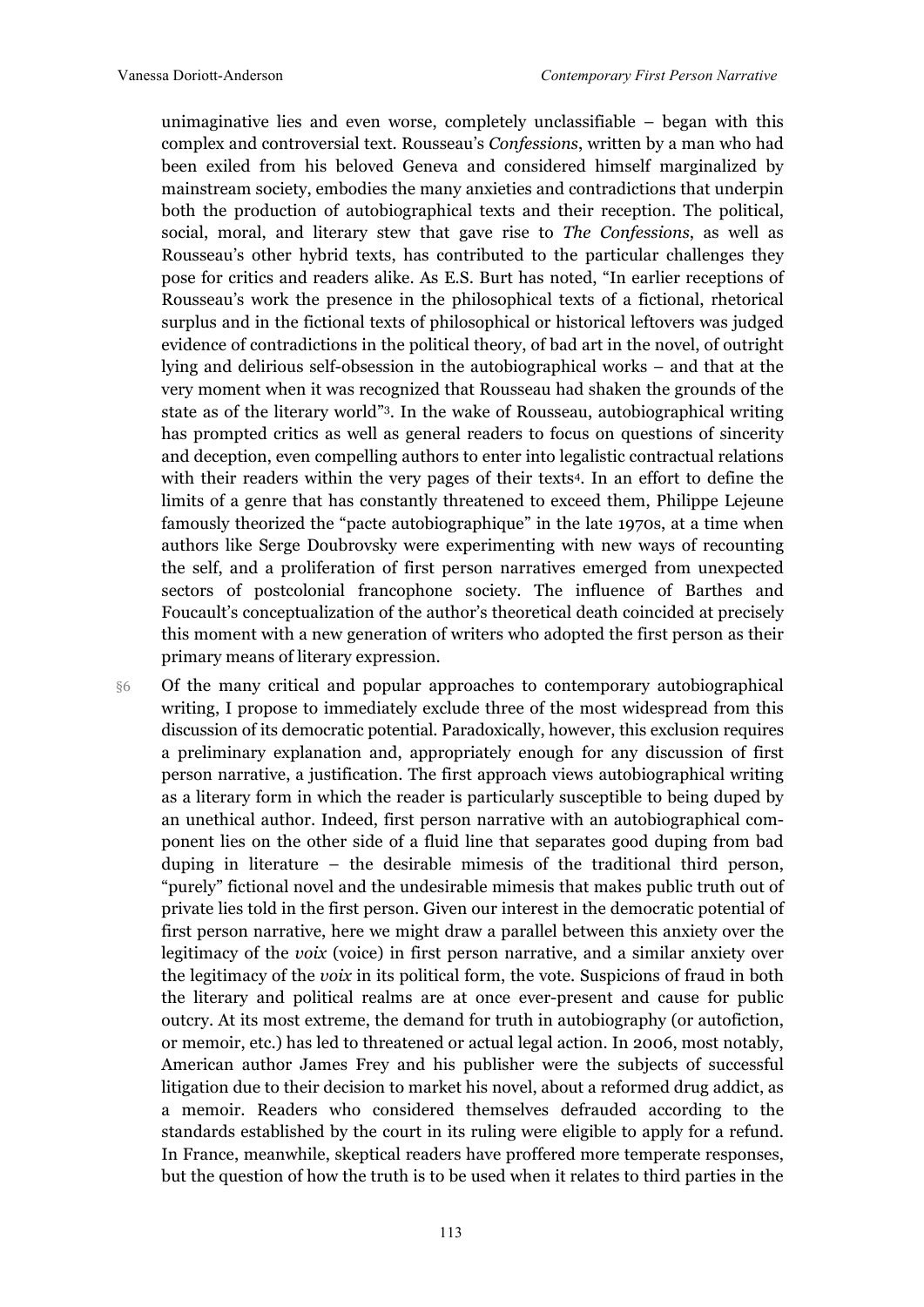autobiographical text has been raised on multiple occasions by authors and their subjects as well as lawyers5. The right of individual citizens to privacy has been invoked to block or amend the publication of texts that are considered particularly damaging. First person narrative as a general phenomenon, then, is embedded with issues of both accuracy and privacy, marking a space that lies somewhere between the public and the private, the literal and the literary. It is precisely this location at the very margins of life and literature – "life writing" in the Anglo-American vernacular – that gives rise to the challenges as well as the rewards associated with these texts.

- $\S7$  The second approach that must be excluded here considers autobiographical writing in relation to the scandals that it records or accompanies. Frey, for example, was not only on the hook legally for his literary deception, but was also compelled to confess his dupery via an infamous interview with the American talk show host Oprah Winfrey. In France, meanwhile, many active contemporary novelists have produced works that were victims, or victors, of their own potential for scandal. The release date of Patrick Modiano's incendiary first novel, *La Place de l'Étoile*, had to be postponed due to the social unrest of May 1968. In his later works, Modiano largely abandons a fleshed-out alter ego like Raphaël Schlemilovitch in favor of a more enigmant, less personal, and yet strangely similar "I" that shares many of the author's best-known characteristics. He is now credited as one of the instigators of a literary, cinematic, and historiographical movement that ultimately compelled a wide-scale reevaluation of France's role in the Occupation6. Annie Ernaux's career has spanned decades in which her first person narrators have revealed an abortion, failed relationships, and family secrets. Yet it could also be argued that these secrets have served to expose deeper issues, infinitely more controversial because they cannot be dismissed as prurient: women's sexual and gender roles in the wake of May 1968, the oppressiveness of social class structures that discreetly pervade every aspect of French society. Assia Djebar, meanwhile has chosen to write in the language of empire and colonization; her first novel in a very long career, *La Soif* (1957), was dismissed as a light, easy piece of what we would now call "chick lit." This first novel, however, prefigures the future work and career of an Algerian author who selected a pen name designed to protect her family from the shame of a daughter who wrote publicly about Muslim women's intimate concerns.
- §8 The third and final approach to autobiographically-inflected first person narrative that we must reject here is one of accusation: are first person texts mere exercises in narcissism? Are they nothing more than vulgar commodities designed to reap the greatest possible financial benefit? Neither of these accusations aligns with my strategy for reading the democratic potential of these texts. Quite simply, such accusations have a tendency to reduce the reader's power to respond to the text; furthermore, I suggest that charges of "narcissism" and "lucre" arise from a similar place of anxiety in literary culture today: anxiety about malleable or even disappearing distinctions between different taste cultures within the literary and cultural field. Increased access to higher education, that is to say a more diverse student body, has arguably led to a more equal and therefore more democratic distribution of the kinds of cultural knowledge and know-how that were once reserved for an elite class of people. The one-to-one approach of the kind of first person narrative I consider here might be said to reduce the barrier between the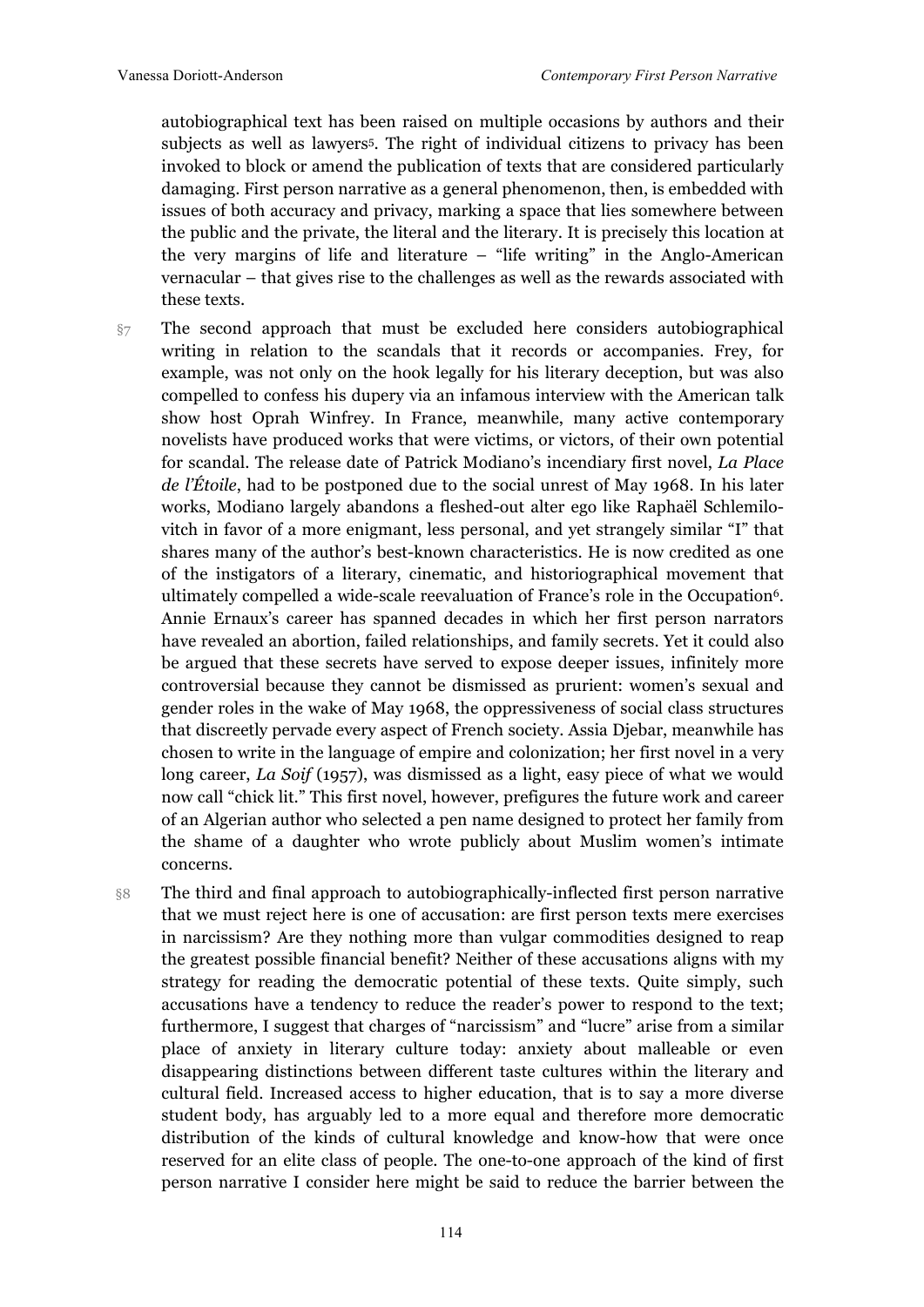author and the reader, making it more approachable on a personal level. Such approachability may well be perceived as an attack on the inscrutability of high art and the elite readers whose strategies are required to decode it properly. This tension – between the popular and the literary, the highbrow and the lowbrow, the elite and the masses – has been vividly described by Jim Collins in his discussion of the American literary landscape7. Indeed, he frames the debate at least partially in terms of the conflict between elite practitioners of high (French) theory and the common (American) reader. It is not so surprising, then, that the question of highbrow and lowbrow cultural art forms, for which autobiographical narrative has served as a lightning rod in both France and the United States, is bound up with questions of legitimacy, national and community identity, politics, economics, and taste8.

§9 As a reader, I reject these approaches to first person narrative (reading through the lens of suspicion, scandal, or narcissism) because all have attached themselves – wrongly, I think – to the reputation of Hervé Guibert's first bestselling novel, *A l'ami qui ne m'a pas sauvé la vie*. This autobiographical or semi-autobiographical work, released in 1990, occupies a key position in Guibert's career, one that marks a clear *before* and *after* despite the fact that it picks up many of the strands that had come to characterize its author's body of work. At the same time, it marks both a radicalization and a democratization of Guibert's project9. For example, while Guibert had already expressed a strong preference for writing in the first person, *A l'ami qui ne m'a pas sauvé la vie* stands out from his other texts because the high drama, the obviously fictive aspects of his previous first person texts here becomes modulated, making the narrator appear nearly indiscernible from the highly visible public persona that Guibert revealed on *Apostrophes*. In this sense, *A l'ami* marks a new wager between the author and his public: by purporting to reveal publicly what he has in some cases refused to confess privately, the author is opening himself up to public scrutiny in ways that he had not done previously. The image that would result – of Hervé Guibert, emaciated yet hauntingly beautiful, called to account for his literary-ethical decisions on the set of *Apostrophes* – still serves as his bestknown image as well as a cultural touchstone for the AIDS crisis in France. In fact, for new initiates to Guibert's work, *A l'ami qui ne m'a pas sauvé la vie* might well be taken at face value, without the suspicion that previous iterations of his first person narrator easily inspires. Think, for example, of the narrator of *Mes Parents*, who opens the tale of his childhood with an arranged marriage, an affair between his mother and a priest, a love child, a death premonition, his aunt's revelation that he is both Jewish and circumcised (he isn't), and the burning of secret family documents that would have proven all of the previous points.

§10 *A l'ami qui ne m'a pas sauvé la vie* constitutes a privileged moment in Guibert's career for a variety of other reasons, sociopolitical as well as literary. It marks the moment at which his long-term publishing relationship with the Éditions de Minuit ended and his partnership with Gallimard was solidified. It marks the author's transition from writer-and-journalist to mediatized celebrity author. It marks Guibert's new ascension of the bestseller lists, and hence the diffusion of his work to broader and more diverse audiences, most notably women. Guibert embraced this explosion in the size and diversity of his public: "J'étais parvenu à mes fins, dans tous les sens du terme: me faire entendre, et faire lire mes autres livres, faire lire tous mes livres à la fois comme la plupart des lettres en témoignaient,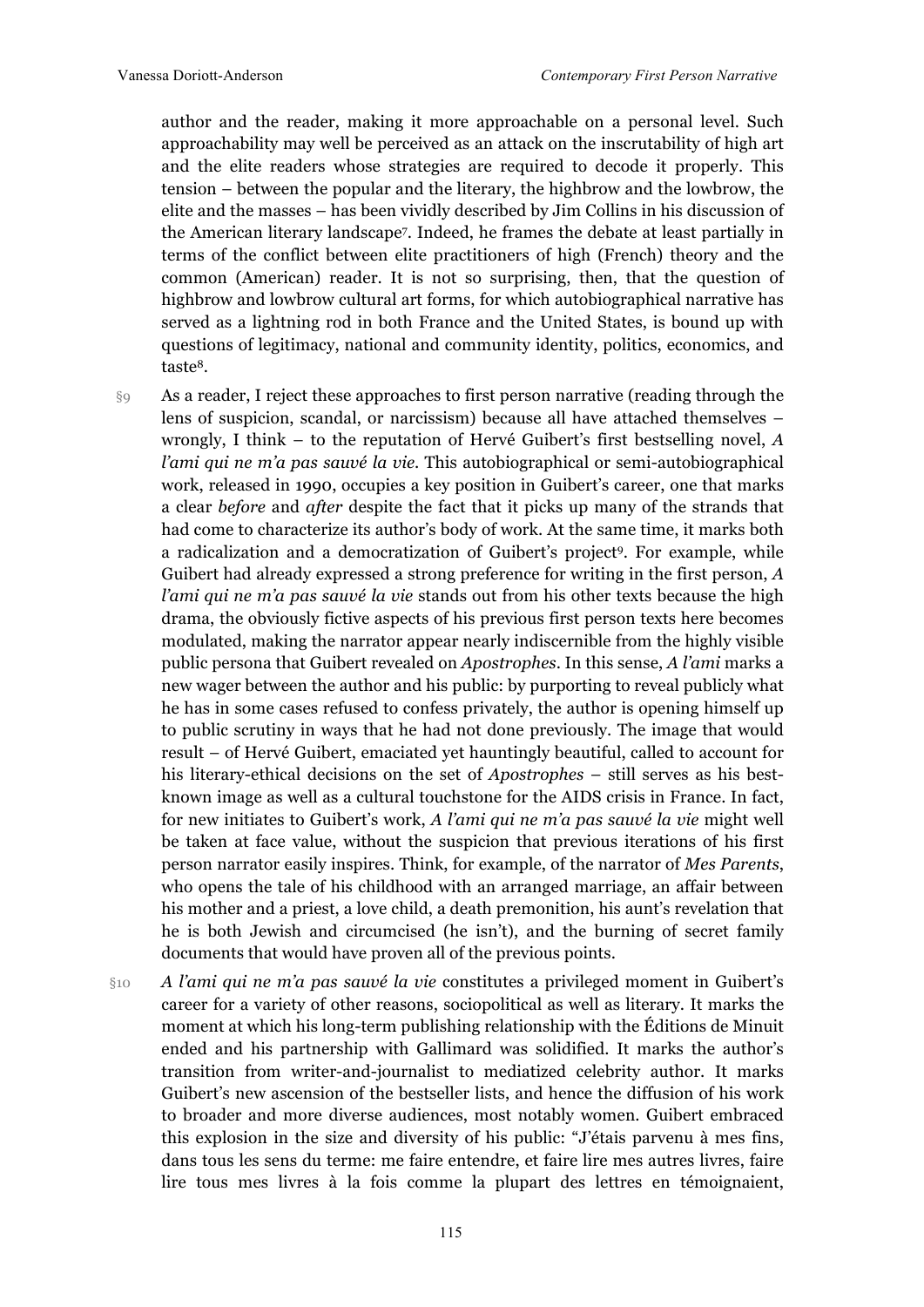communiquer avec le maximum de gens, des jeunes, des vieux, des pédés, des pas pédés, et rencontrer enfin le public des femmes, que j'étais heureux de toucher à ma manière"10. Whereas the pre-1990 Guibert has been described as an "écrivain confidentiel", or an author with a very restricted base of connoisseurs, the post-1990 Guibert is a writer for the masses, a writer experienced not only through his words but also through the words and images of the media campaign that accompanied his rise to fame. *A l'ami* was therefore not experienced solely as a literary event, but as a television event (he gave interviews to *Apostrophes* and *Ex Libris*; his film, *La pudeur ou l'impudeur*, was broadcast posthumously after several delays related to its "explicit" subject matter) and a journalistic one (his decision to describe Michel Foucault's AIDS-related death in *A l'ami* made headlines and inspired controversy). Guibert was clearly conscious of the ways in which *A l'ami* propelled him to fame, not simply as an author (or not even as an author), but as a compelling media figure. In his sequel, *Le Protocole compassionnel*, he writes,

J'avais dit à la télévision que je n'écrirais plus. Cette phrase, sur le public – les centaines de lettres en témoignent –, cette phrase associée à ma maladie a fait un véritable malheur, derrière lequel je me suis protégé. Des gens qui ne me connaissaient ni d'Eve ni d'Adam, qui n'avaient jamais lu un livre de moi, des hommes et des femmes de tous les âges et de tous les milieux sociaux comme on dit, me suppliaient de continuer d'écrire, pour que je reste en vie, puisque c'était ma vie l'écriture.11

Further reflecting on the ways in which he has become visible as an author, media figure, and face of the AIDS crisis following his appearance on *Apostrophes*, Guibert describes the fervent fans who admit to never having read a single one of his books. In a surreal episode at the end of *Le Protocole compassionnel*, the narrator jets off to Morocco on the promise of a cure from one of his supporters, an anonymous "mauvais écrivain" who had seen him on television and written him an extraordinary letter. Once in Morocco, the man brings the narrator to a mysterious Tunisian healer who had also been deeply affected by the *Apostrophes* interview, saying "Je n'ai pas lu ton livre, tu sais, je ne sais même pas comment tu t'appelles. Mais je t'ai vu à la television, et maintenant tu es mon fils"12.

§11 It could be argued that all of Guibert's succeeding visibility, the regular release of new works and retrospectives "from beyond the grave", and his tenuous place in undergraduate and graduate literature programs all stem from this one novel that made him first and finally accessible to all. Anecdotally and on a more personal note, I can report the special, almost magical role that this novel has played for my admittedly small sample of undergraduate students who have read it in class, compared to other first person narratives as well as Guibert's sequel, *Le Protocole compassionnel*. While no sweeping declarations can be made on the basis of a mere two courses, I remember my astonishment when a third or more of my undergraduate students abandoned existing research projects in order to write about Guibert once they had read his novel at the end of the semester. Further, to them he was not "Guibert" but rather "Hervé", the author who had reached out to them by name as though speaking with them personally. I describe my reaction as astonishment not because I didn't expect the novel to affect my students, but rather because I had just discovered a community of like-minded readers in my course, readers who were just as giddy, angry, guilty, charmed, bewildered, and challenged as I have always found myself in the face of this text.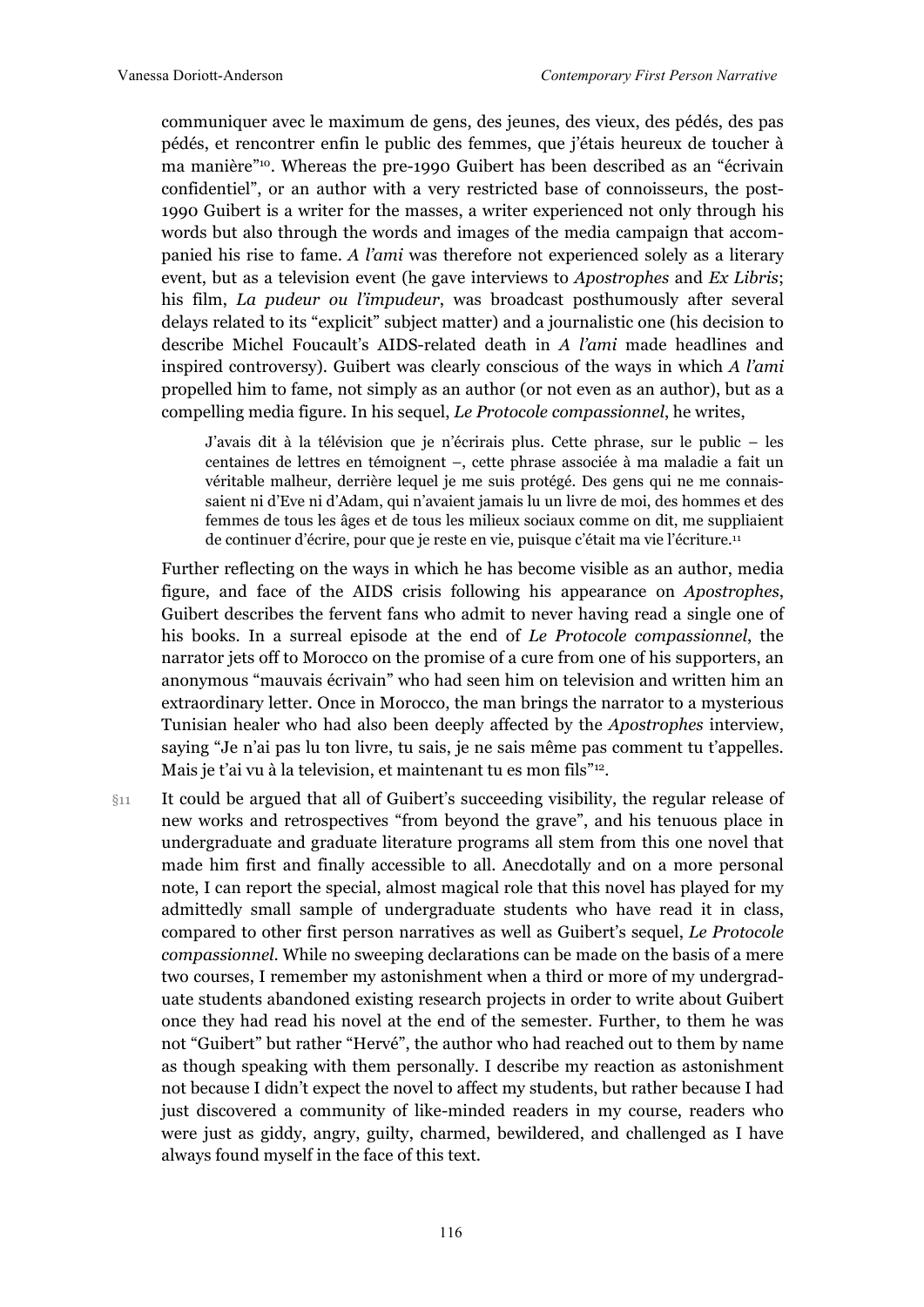§12 What is it about *A l'ami* that makes it so difficult and yet so accessible for so many people, both at the time of its release and now, for his contemporaries and ours? I suggest that Guibert's novel reaches out to the reader in a variety of ways, making concessions to its audience that a text written under "normal" conditions would not have needed to make, and which Guibert in fact did not make in the novels he wrote and published before his AIDS diagnosis. In essence, it exceeds the bounds of the "purely" literary in ways that Guibert's previous, and even several of his later texts were not compelled to do. The title of the text announces this new, outwardfacing project. As Ralph Sarkonak has argued, the friend to whom the title is dedicated, the *ami qui ne m'a pas sauvé la vie*, can be read not simply as the perfidious Bill who appears within its pages, but also as Muzil/Foucault, Jules/T., the book itself, or even the reader<sup>13</sup>. Guibert underlines this potential connection between the friend of the title and the reader as that friend by describing the increasing solitude of his first person narrator, and that narrator's attempts to fill the solitude with "un compagnon, un interlocuteur, quelqu'un avec qui manger et dormir, auprès duquel rêver et cauchemarder, le seul ami présentement tenable"14. These words are meant to describe the book that he is currently writing ("mon livre, mon compagnon"), which, in its purported equivalence to the book we are now reading, draws us into a strangely intimate relationship with its author. From the title of the novel, then, we are confronted with a kind of challenge; if we choose to see ourselves in the role of this potential friend, we must acknowledge our *responsibility* with respect to this text, which is mirrored by a sense of responsibility toward the reader that Guibert made explicit in *Le Protocole compassionnel*: "Après ce livre-là et son accueil, je ne pouvais pas écrire une pochade, je me sentais une responsabilité par rapport à ces inconnu(e)s que j'avais ému(e)s"15. Despite the relationship of responsibility that Guibert demands, however, the price of admission into his first bestseller is low: he is looking for an interlocutor with whom to eat and sleep, both basic functions of human life. The text that he is writing apparently before the reader's eyes, then, becomes the liminal space where the living reader encounters the dying author. We become Guibert's contemporary in the moment of reading, as well as his survivor. We know, with the benefit of hindsight, that *nobody* could have saved Guibert's life at the time he wrote *A l'ami*, at least not in the ways that Guibert suggests (e.g. vaccinations, clinical trials); yet, through his literary sleight-of-hand, we may very well believe that we, along with Bill or any number of other friendly characters portrayed within the pages of the text could have done so. Still, despite our inability to save him, the narrator of this text chooses to confide in us. He reveals a number of secrets *as secrets* within the pages of the novel, telling us the very news that he refuses to announce to his parents or a number of his friends. "Je ne l'ai pas avoué à tous", he writes of his AIDS diagnosis. "Jusque-là, jusqu'au livre, je ne l'avais pas avoué à tous"16. The stakes of such a revelation would be high – *would be*, as Guibert makes clear: "L'avouer à mes parents, ce serait m'exposer à ce que le monde entier me chie au même moment sur la gueule, ce serait me faire chier sur la gueule par tous les minables de la terre, laisser ma gueule concasser par leur merde infecte"17. We, the nameless, faceless reading public, are entrusted with a now open secret; we are not the "minables de la terre", we are the friend, the companion, always present at the intimate rendez-vous constructed by the text.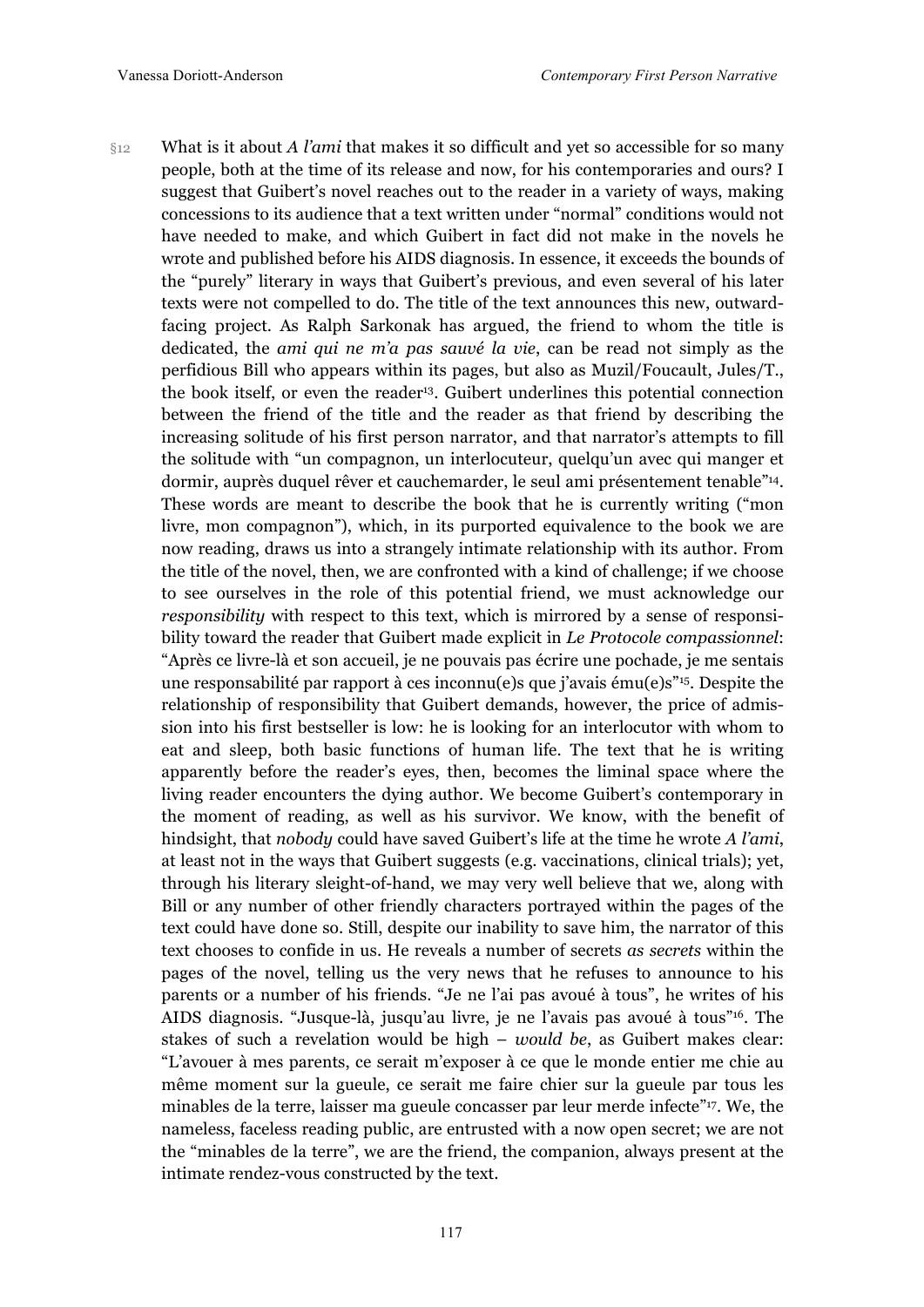- §13 Here, then, we are faced with a paradox: for the present-day reader who accepts her complicity and therefore her responsibility with respect to the author's *literal* death knows at the same time that she *cannot now* and most likely *could not then* have prevented that death. Why, then, does such a reader accept responsibility? Why is she drawn into this tragedy that lies at the very border of literature and reality, fiction and politics? If Guibert's novel is a cry to be saved, it has arrived, now, far too late for any potential witness to intervene and provide a cure<sup>18</sup>. The author is dead not only to his novel, not only theoretically, but to the world. I suggest that this collusion between fiction and reality actually heightens the potential for a relationship between author and reader, the sense that *reading is an act of salvation* and therefore that the reader has real power to influence the outcome of the text. Guibert creates the conditions necessary for this suspension of belief, which is common to literature but entirely illogical in the case of a text that so exceeds the boundaries of fiction; he does so by announcing, in the very first line of the text, "J'ai eu le sida pendant trois mois"19. In so doing, he announces an affiliation with Proust ("Longtemps je me suis couché de bonne heure") while also subverting the allusion20. Proust's first sentence is a grammatical riddle, a linguistic conundrum that exists due to the placement of incongruous elements (longtemps, je me suis couché) within the same phrase. Guibert's first sentence, meanwhile, is perfectly grammatically correct; it is due to the collision of the text with the extratextual that we judge the statement nonsensical. In other words, while it is grammatically, linguistically, and therefore literarily possible for Guibert's narrator to have had AIDS for three months only, it is physically, biologically, and therefore literally impossible for Guibert himself, who died in 1991, to have been cured after the same amount of time. The irony of Guibert's text, then, flies in the face of the formalist experiments that came before it by directly gesturing toward that which lies outside of it – the social, the political, the historical, the reader – while still respecting the conventions of (formalist) literature through allusion, stylistic experimentation, and intertextuality.
- §14 This gesturing toward the outside of the text is anything but self-evident for Guibert. As I have argued previously, Guibert's autobiographical novels, including *A l'ami qui ne m'a pas sauvé la vie*, are deeply invested in their own literariness, their own positioning within a much longer literary history<sup>21</sup>. His texts are interconnected, and they also refer self-consciously to other texts, to the resolutely, even perversely singular *enfant terrible* that has haunted French literature from Vallon to Genet *en passant par* Rimbaud, "Sade in jeans" as Edmund White once described him22. *A l'ami* marks a turning point in, as well as a continuation of, Guibert's overarching literary project because it marks the moment at which the reader becomes essential to that project. Guibert's remarks in *Le Protocole compassionnel* show that he was well aware of this new relationship between author, text, and reader. He dedicates the novel "A toutes celles et à tous ceux qui m'ont écrit pour *A l'ami qui ne m'a pas sauvé la vie*. Chacune de vos lettres m'a bouleversé." Admitting that he hasn't had the time or energy to respond to the massive quantities of mail he now receives each day – so voluminous that his concierge sends a new load up to his apartment in the elevator every morning – he self-consciously writes this novel as its own kind of response. Where *A l'ami* offered the reader a liminal, life and death space in which to interact with its author, *Le Protocole compassionnel* cements that relationship through direct address of a loyal reader whose interpre-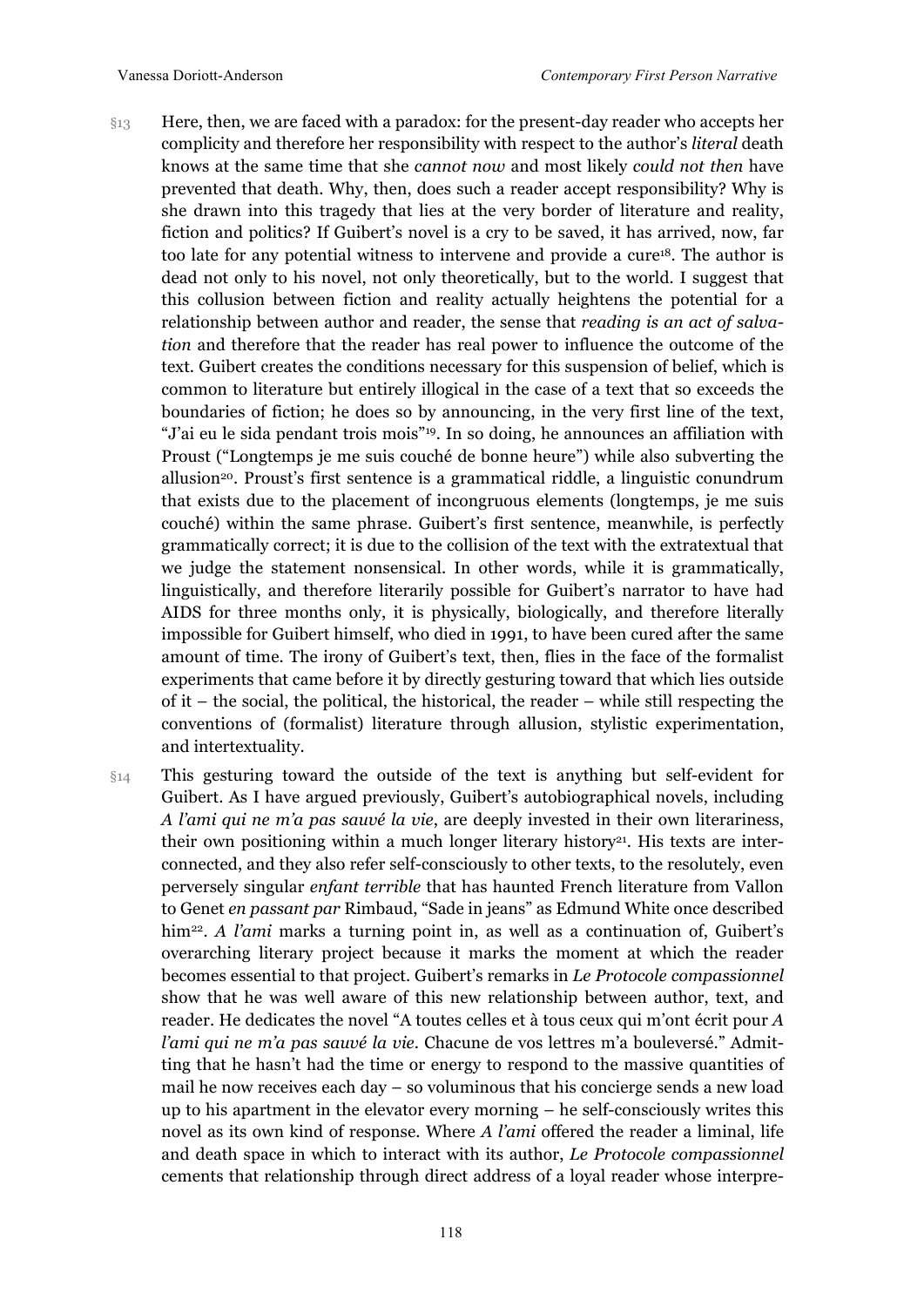tative work is essential to the decoding of both author and text: "Aujourd'hui j'aimerais travailler sur une table de dissection. C'est mon âme que je dissèque à chaque nouveau jour de labeur qui m'est offert par le DDI du danseur mort. Sur elle je fais toute sorte d'examens, des clichés en coupe, des investigations par résonance magnétique, des endoscopies, des radiographies et des scanners dont je vous livre les clichés, afin que vous les déchiffriez sur la plaque lumineuse de votre sensibilité"23. Indeed, we might view Guibert's approach to the reader in *Le Protocole compassionnel* as his own study in the reception of his novel. In a chapter on fan mail, Guibert identifies two major responses to *A l'ami*:

Les plus nombreuses [lettres] disaient: 'Vous n'allez pas mourir, parce qu'on ne le veut pas, et parce que vous ne devez pas y croire vous-même, vous allez vous en sortir, on va trouver le remède à temps, et en attendant faites un autre livre, on pense à vous, on vous aime.' Les autres lettres disaient: 'Vous allez mourir, ça c'est sûr, mais c'est formidable, parce qu'il y a une logique extraordinaire dans cette mort par rapport aux livres que vous avez écrits. N'oubliez pas, au moment de mourir, que je continuerai toujours à faire connaître vos livres autour de moi, et que ça fera une grande vague pleine de répercussions'.24

In other words, these letter-writers fall into two camps, apparently diametrically opposed. The first camp reads *A l'ami* from a perspective that we might define as extraliterary. They are clearly concerned with Guibert's actual health and take his novel literally. The second camp reads *A l'ami* in a more properly literary way, as part of a Work that will survive its Author. For them, the stakes of Guibert's personal fight against the AIDS virus are of relatively little importance. Although we might well assume that the approach of the second camp will become increasingly dominant as the AIDS crisis in France recedes into the ever-more-distant past, we should not discount the permanent presence of Guibert's narrative voice as a means of investing the reader with a sense of urgency, of a need for action. In any case, both camps are clearly united in one respect: as readers, they consider their activity essential. The first camp believes that they have the power to quite literally save Guibert by force of concentration, and by their urges for him to continue writing texts that they would then read, as though Guibert were a modern-day Scheherazade<sup>25</sup>. The second camp believes that they have the power to save Guibert, also, by preserving what they consider the most eternal and therefore most important body that belongs to him: the textual body that will surely survive us  $all<sup>26</sup>$ . They, too, believe that through the act of reading and disseminating Guibert's works, they will play a role in his salvation.

§15 Guibert never says whether he agrees more with one approach or the other; he simply observes the tendencies, and contents himself with reporting his friend Vincent's judgment of his readers: "*Forcément, ton livre a du succès, les gens aiment le malheur des autres*"27. But the relationship that Guibert describes between himself and his readers doesn't suggest the kind of rubbernecking Vincent cynically assumes. When he refers to his readers, Guibert displays a kind of appreciative respect, indeed a kind of compassion that echoes the novel's very title. Guibert's straightforward description of his reader mail in all its bizarre manifestations offers a good example of this compassion which is underpinned by an acceptance of the specific way in which each reader responds to the work. He enumerates their offerings: "des cassettes, des disques, un gilet de cashmere beige, une bouteille de parfum, des ex-voto, un petit cœur *pour continuer à aimer*, un petit livre *pour*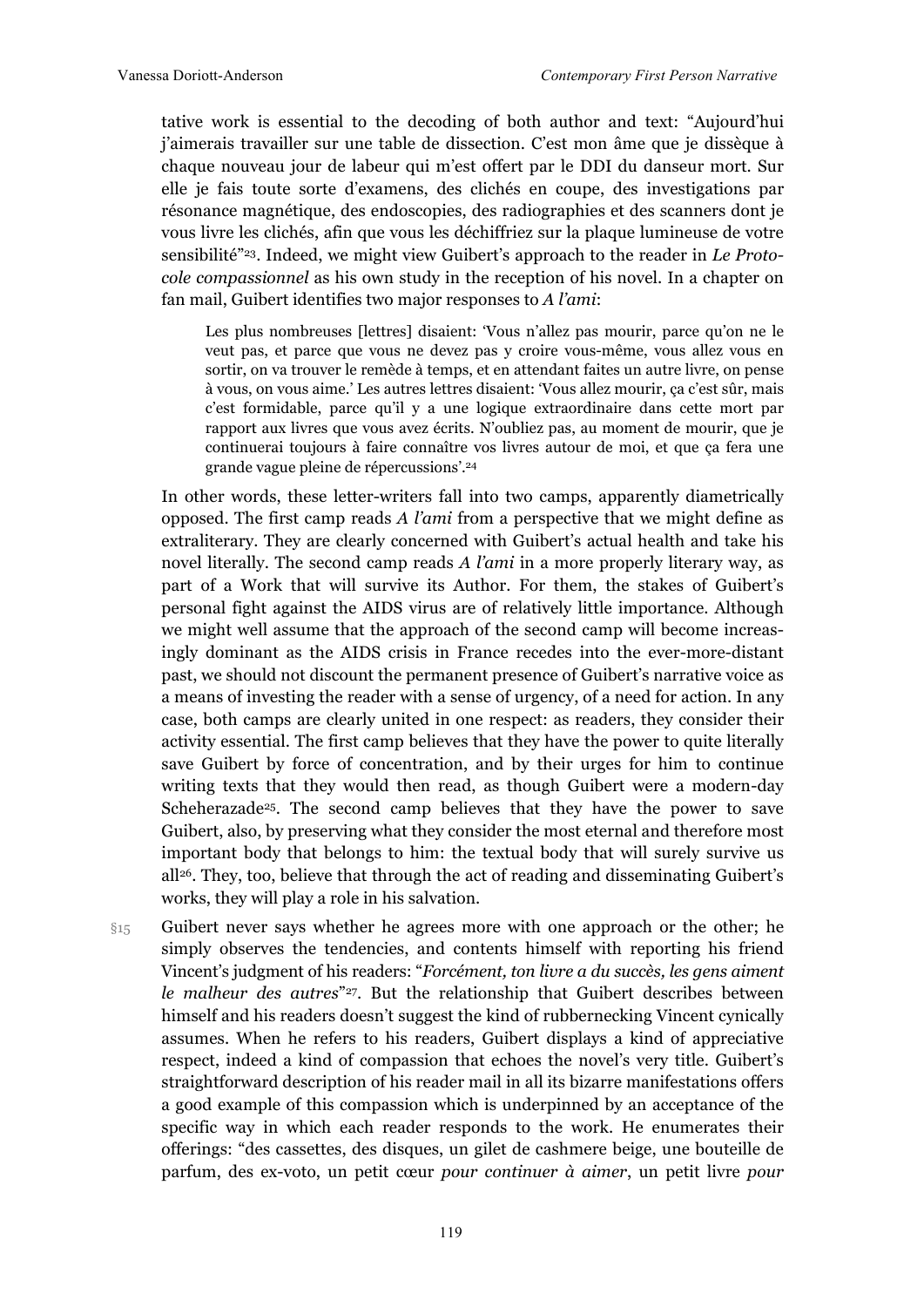*continuer à écrire*"28. He lists their personal responses, almost entirely without commentary, describing a female doctor who begs him to accept her blood and bone marrow, priests who promise to pray for him, a woman who offers to rent him a seaside house, a man who claims to have cured himself of AIDS by analyzing his urine and offers the same treatment to the narrator, "un autre fou aimable" who suggests that he lower his temperature in order to kill the virus, many readers who suggest various therapies, a woman who invites him to live in her comfortable home and even provides him with an attractive photo<sup>29</sup>. While he refers to "ces lettres plus ou moins folles", he also stages himself as a reader, one who is potentially willing to buy into the madness, especially when it comes to the letter from Morocco: "je m'exerçais à la relire pour la trouver totalement raisonnable." And similarly, despite the madness of the letters, he cites their authors at length, integrating their voices into his own narrative in a kind of delayed conversation. These readers – the woman who offers up her blood, the priests who offer up their prayers, and even the man who offers up his talent for urinalysis – are equally worthy of mention in his text. Perhaps more importantly, their inclusion in *Le Protocole compassionnel* indicates that they merit the process of reading as well as the process of responding, albeit obliquely in a novel rather than directly in a private letter.

§16 Hervé Guibert once eloquently described his readerly and writerly relationship to the authors that predeceased him: "Les écrivains morts faisaient la ronde autour de moi, une sarabande où ils m'entraînaient gentiment en me tirant par la main, le tourbillon de mes fantômes chéris"30. This is a vision of writing and reading that collapses the distinction between writer and reader, turning the writer into a reader and the reader into a participant in the "tourbillon", the "ronde" that seems to begin with the author's death but culminates in his eternal (literary) life. By choosing to set aside readings that are formulated through suspicion, scandal, or narcissism, we as readers open ourselves up to the power that we are granted within the text – the power not just to accompany the narrator on his journey, although this is certainly important, but also the power to resuscitate the debates raised by the novel over twenty years after its first publication. By casting aside a reading founded on the scandalous nature of the novel's revelations, or on its author's narcissism, we are able to separate the "false" scandals, the tempests in a teapot, from the narrator's underlying, biting condemnation of government policies and social attitudes toward AIDS that were fueled by misinformation and inequality. When we choose not to focus on the potentially duplicitous nature of first person narrative, we awaken to the possibility of a truth created democratically by author and reader, working in tandem.

> Vanessa Doriott Anderson Wartburg College

**NOTES** 

<sup>1</sup> "democracy, n.". OED Online. June 2013. Oxford University Press. http://www.oed.com.ezproxy. wartburg.edu/view/Entry/49755?redirectedFrom=democracy& (accessed July 07, 2013).

<sup>2</sup> See Ronald Aronson, *Camus and Sartre: The Story of a Friendship and the Quarrel that Ended It* (Chicago: University of Chicago Press, 2005).